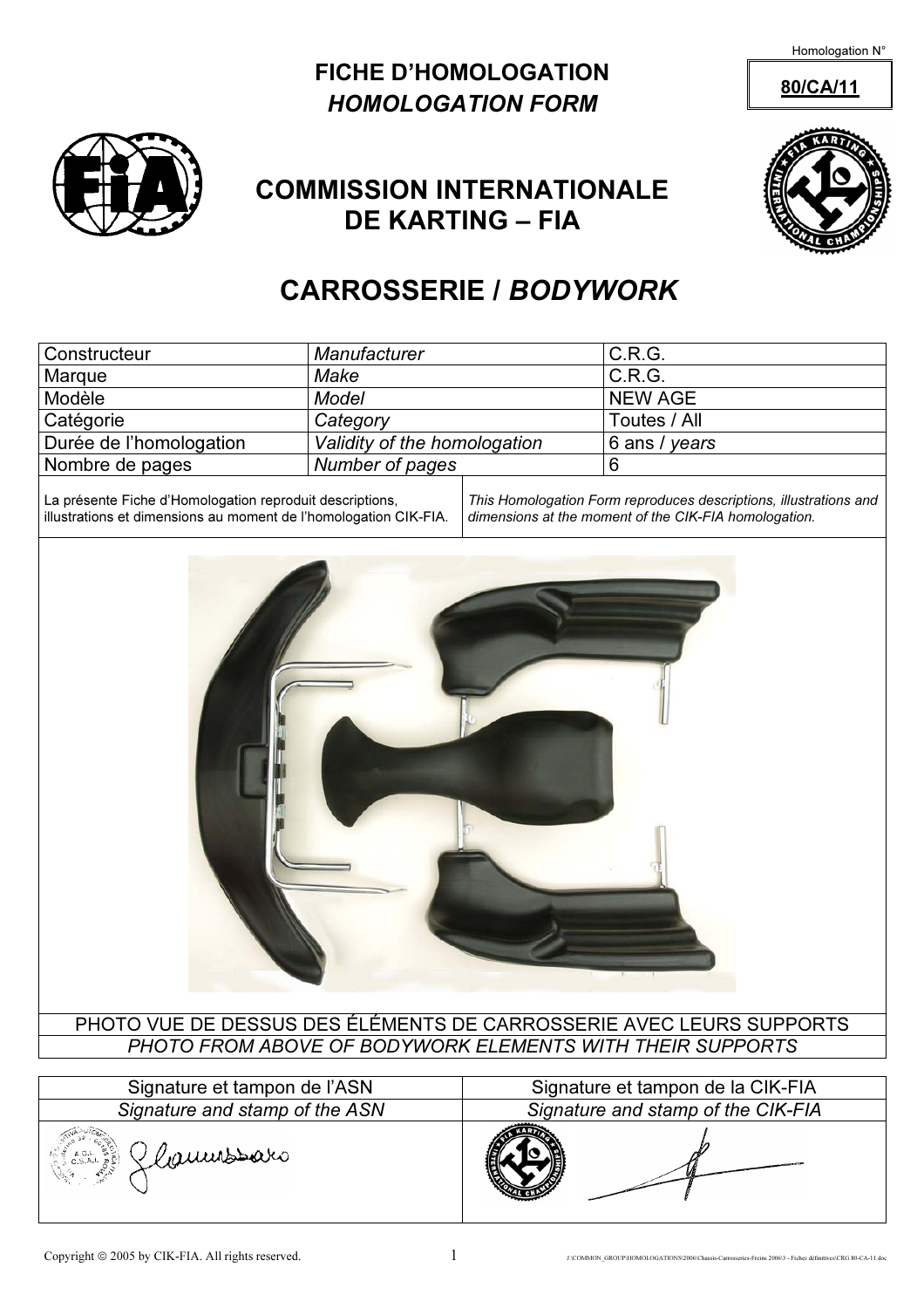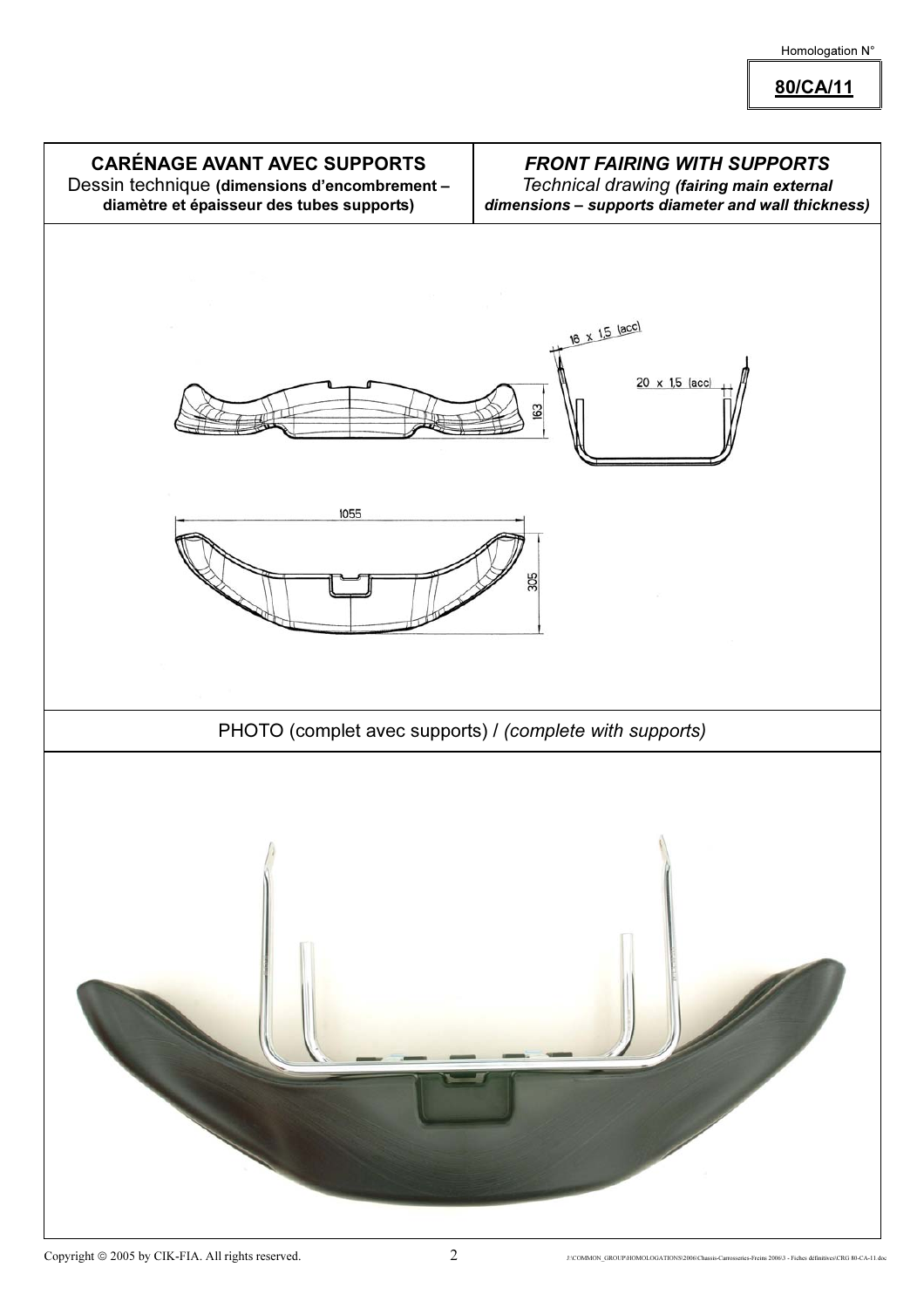80/CA/11

FIXATION CARÉNAGE FRONTAL Dessin technique éclaté

### FRONT FAIRING ATTACHMENT Exploded technical drawing



SCALA 1:5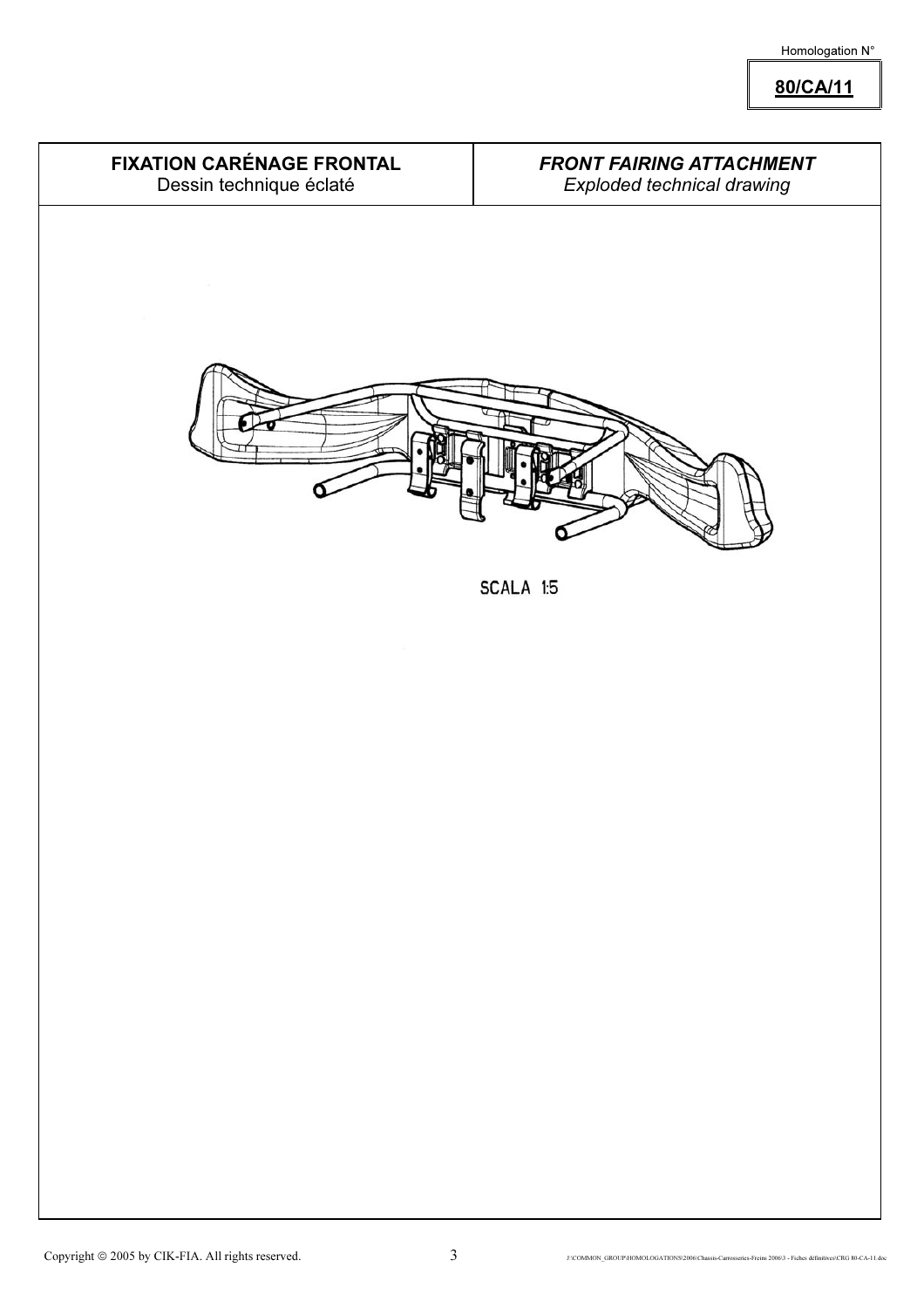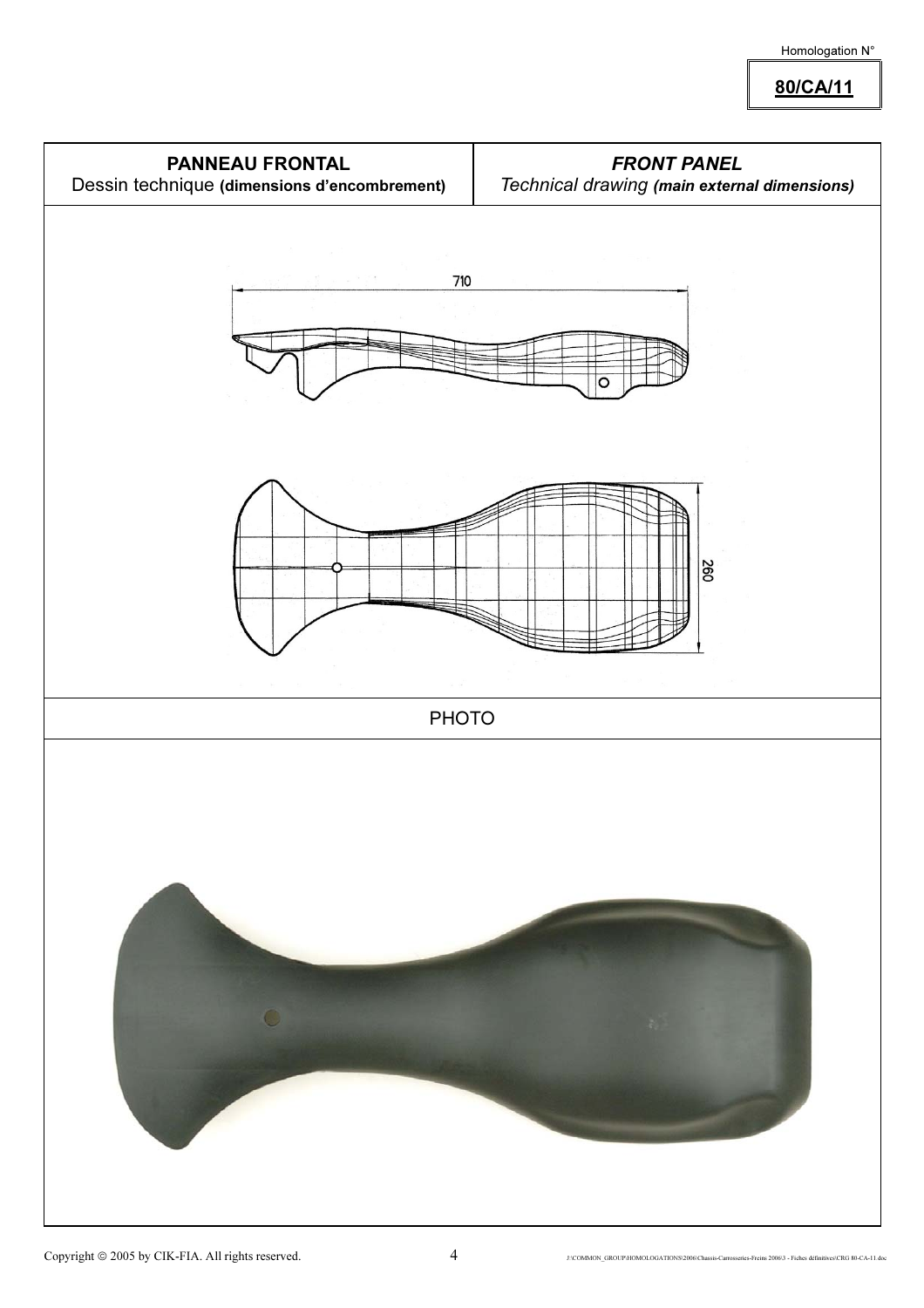